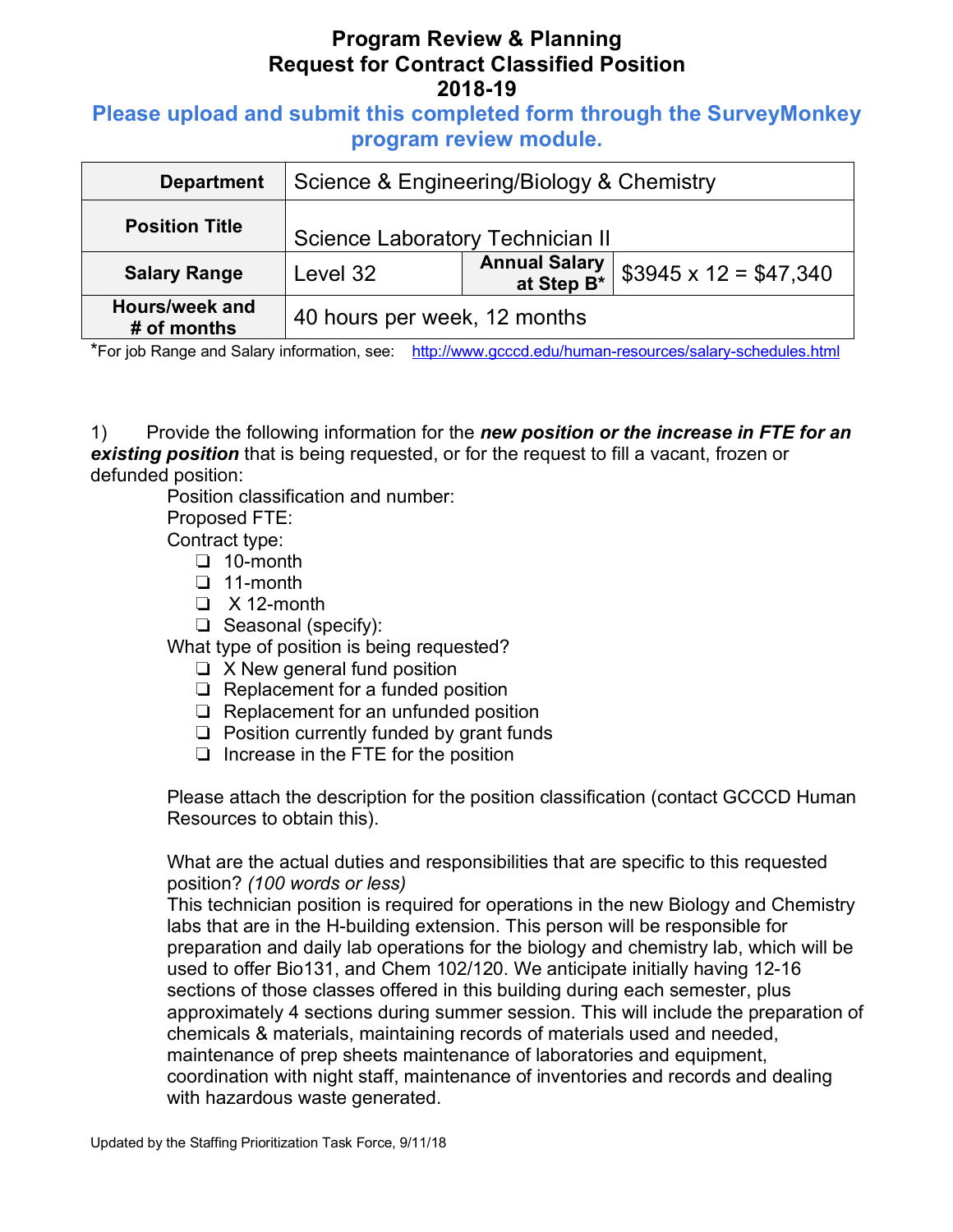# **Please upload and submit this completed form through the SurveyMonkey program review module.**

2) Is the position being requested in order to comply with state or federal mandates/requirements? **(Rubric Criterion 1)** 

X Yes

Cite the specific mandate/requirement (100 words or less):

1) The new classrooms are funded by the Department of Energy HSI-STEM grant and are tied to goals to increase class availability for students. Without this technician, we will not be able to operate in those classrooms.

2) The Statewide CCC Student Success Task Force recommends that "the highest priority for course offerings shall be given to credit...courses that advance students' academic progress in the area...of degree and certificate attainment, and transfer"; "...adopt system-wide enrollment priorities that ensure ACCESS and the opportunity for success for new students."

☐ No

3. How are the duties of the requested position currently being performed, if at all?

At this point, there has not been an issue because the classrooms do not exist. We are now, however, in a staffing crisis which will prevent us from opening the new classrooms that are under construction. Once the classrooms are complete we will need this position to set up the new classrooms and then to support all of the classes that will be held in those classrooms. This will expand our classroom space by 33% and will result in our ability to increase the number of sections of courses we can offer each semester, particularly classes like anatomy (we have waitlists every semester that would allow us to offer an additional 5-7 sections every semester) and Chem 102 and Chem 231/232 organic chemistry on an every semester schedule instead of just one section of each per year. These classes support the over 500 Biology majors we have in the discipline. Because there have been no staffing increases supported since 2012/13, we are unable to add any new sections and are having increasing difficulties supporting the existing ones.

It is not clear to us that asking for one position that will support both biology and chemistry will be adequate, but since it is so unlikely that we will be able to get two positions, one each for Biology and Chemistry, that we are willing to give it a try.

How does the lack of this position impact the program or service area?

Until now we have been able to limp along due to the excellence of the current laboratory technicians in biology and chemistry; we often have assistance from the Physical and Natural Science Technician who sometimes has time to help out when we run into serious trouble accommodating all of the needs; once the building is completed we will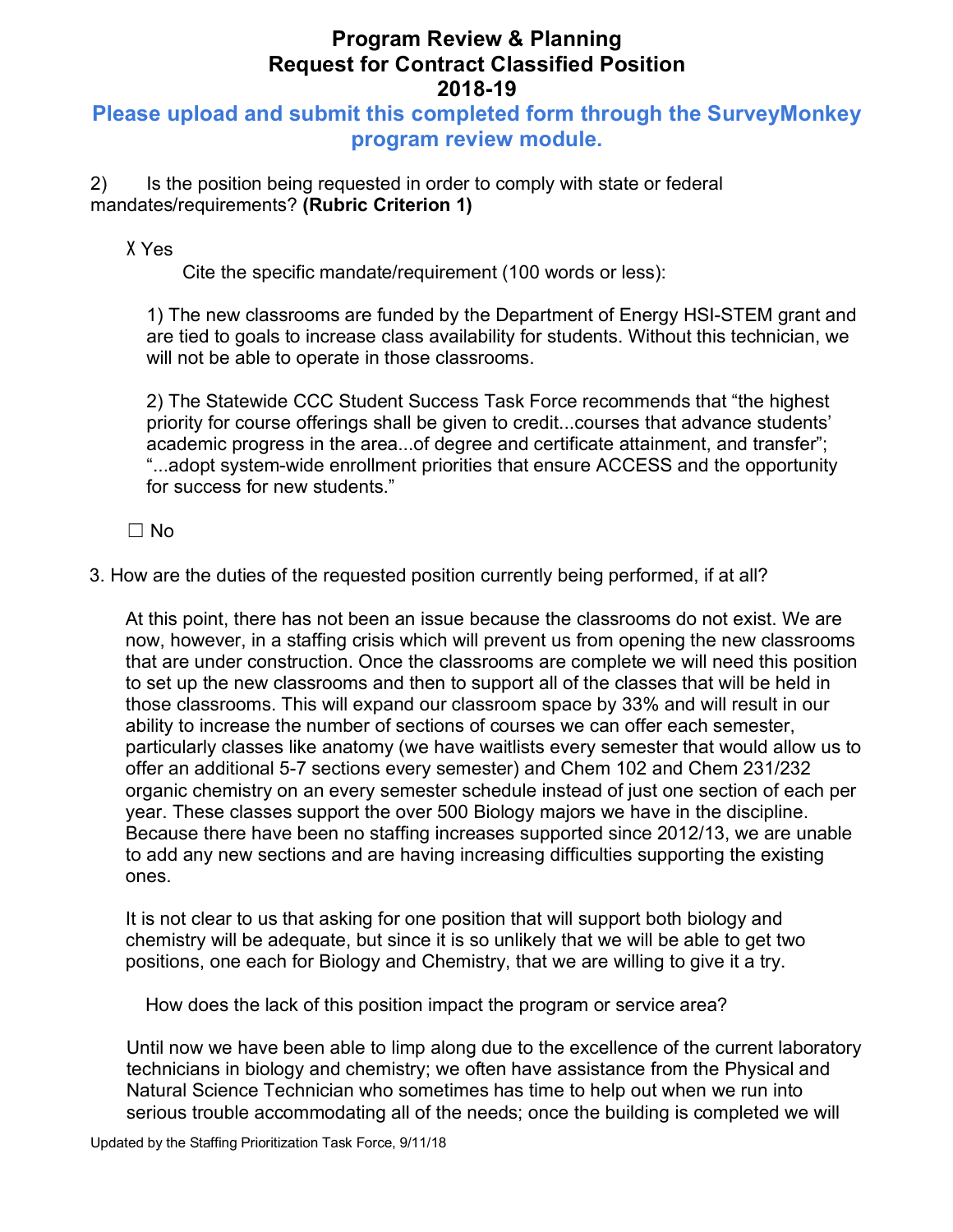## **Please upload and submit this completed form through the SurveyMonkey program review module.**

be unable to operate in it unless we have additional help (target date August 14, 2019). It will be necessary for this person to do the move-in and set up of the classrooms, prep all of the recordkeeping materials, set up the hazardous materials handling, and come up with a plan for daily operations. This person is also going to need to have expertise in both biology and chemistry in order to do this job. We need to have this person start no later than the start of the 2019 summer session so that we can provide training, and work to set up an operational system for the new labs. We are asking for a 12 month position 1) since biology and chemistry are the only areas in STEM that run summer classes, and the person will be needed during the summer to support these classes.

What impact, if any, have frozen or vacant positions within the department had on services or staff workload?

This expansion of the H building is being funded by the Department of Education HIS-STEM grant. There are goals in the grant and its funding tied to the operation of this building that are present to increase the amount of classroom space available so that we can offer enough classes to be able to keep students on a pathway to transfer in 3 years or less. Our current classroom situation will not allow any further expansion of the number of class sections. By adding more class sections, we also increase the need for a technician to operate the two new classrooms. The existing technicians will need to handle new class sections that will be added in the existing classrooms. The location of the new classrooms outside of and behind the H building prevents easy access from the existing labs and prep areas on the second floor of the H building and necessitates that we hire a full time technician to be in the new building at all times. This is important for both service to the area, and safety issues.

#### *(200 words or less)* **(Rubric Criteria 1)**

4. How has the program/service area changed over the most recent five academic years and/or how is it expected to change within the next five years (i.e. growth, additional services, increased workload and reorganization) that warrants this position? \*\*Please use both quantitative and qualitative data including, but not limited to: enrollment and productivity data, staffing or other studies, surveys, volume of students or employees served, total comp time accrued, number of hourly/ intern/ volunteer/work-study, and services provided.\*\* *(200 words or less)* **(Rubric Criteria 2)**

The number of technicians we currently have in biology and chemistry is based upon an evaluation done by CSEA in 2012/13. Since 2012, the number of biology sections has increased by nearly 58% without additional staffing beyond the CSEA determined levels in 2012. At that time we had 26 biology sections/semester, and currently we have 41. Chemistry has also increase the number of sections, from 10 sections/semester to 16 (most of which are combined lecture/lab sections). The preparations done for these classes are extremely complex, multi-stop processes that require extremely strict attention to detail, and an error in a single component can result in failure of the exercise. This is very different from preps done